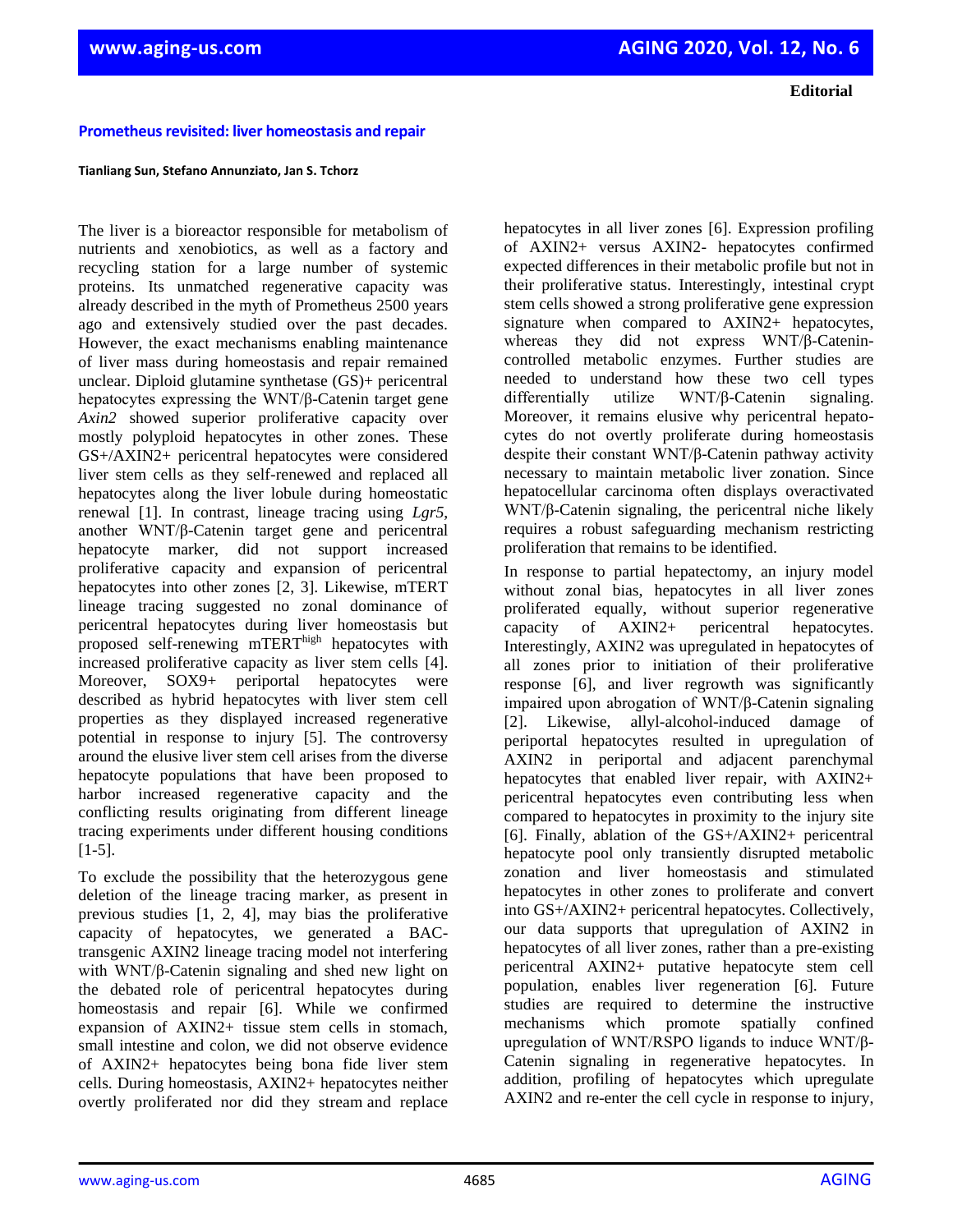may highlight mechanisms restricting proliferation of AXIN2+ pericentral hepatocytes during homeostasis.

Back-to-back with our study, two other reports provided important insights into clonal expansion of hepatocytes in different zones and their plasticity during homeostasis and repair [7, 8]. Using AAV-induced random confetti lineage tracing, Holger Willenbring`s group showed that proliferation of hepatocytes in all zones maintains the hepatocyte mass during homeostasis and enables liver repair in response to various insults [7]. Markus Grompe`s team clarified that polyploid hepatocytes have extensive regenerative capacity using a multicolor reporter allele system to genetically label and trace polyploid cells. Polyploid hepatocytes in all liver zones undergo ploidy reduction, proliferation, and subsequent re-polyploidization to enable liver regeneration [8]. Together, these studies support that hepatocytes across the lobule mediate liver homeostasis and repair, rather than a locally confined liver stem cell population. However, sparse random labelling of hepatocytes or lineage tracing of subsets of hepatocytes marked by individual genes may not provide the full picture of when and where hepatocytes in different zones proliferate (Figure 1). Continuous capturing of all proliferative events across the entire hepatocyte pool over time could help shedding additional light on these important questions.



**Figure 1. Different hepatocyte populations proposed to enable liver homeostasis and regeneration.**  Scheme depicting hepatocyte populations in the 3 liver zones and their proliferative capacity during homeostasis and regeneration described by different referenced studies. Reference limit did not allow inclusion of all related studies.

## **REFERENCES**

- 1. Wang B, et al. Nature. 2015; 524:180–85. <https://doi.org/10.1038/nature14863> PMID[:26245375](https://www.ncbi.nlm.nih.gov/entrez/query.fcgi?cmd=Retrieve&db=PubMed&list_uids=26245375&dopt=Abstract)
- 2. Planas-Paz L, et al. Nat Cell Biol. 2016; 18:467–79. <https://doi.org/10.1038/ncb3337> PMI[D:27088858](https://www.ncbi.nlm.nih.gov/entrez/query.fcgi?cmd=Retrieve&db=PubMed&list_uids=27088858&dopt=Abstract)
- 3. Ang CH, et al. Proc Natl Acad Sci USA. 2019; 116:19530–40. <https://doi.org/10.1073/pnas.1908099116> PMID[:31488716](https://www.ncbi.nlm.nih.gov/entrez/query.fcgi?cmd=Retrieve&db=PubMed&list_uids=31488716&dopt=Abstract)
- 4. Lin S, et al. Nature. 2018; 556:244–48. <https://doi.org/10.1038/s41586-018-0004-7> PMID[:29618815](https://www.ncbi.nlm.nih.gov/entrez/query.fcgi?cmd=Retrieve&db=PubMed&list_uids=29618815&dopt=Abstract)